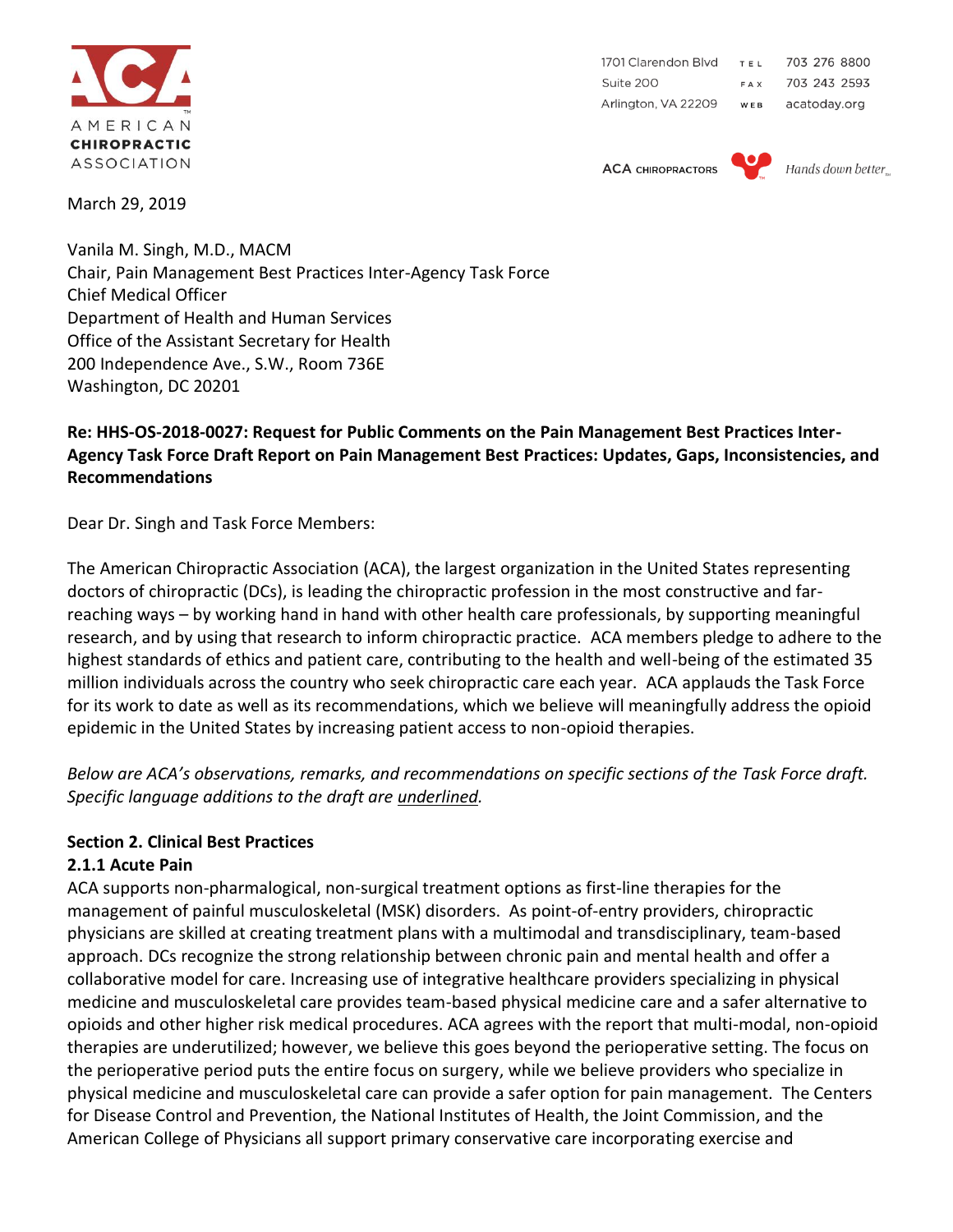chiropractic, which has been proven effective at mitigating pain and treating musculoskeletal conditions without the risks and expense associated with prescription drugs and invasive procedures.

#### **2.3 Restorative Therapies**

Gap Recommendation 1b: We suggest the following language: For those modalities where there are clear indications for benefits in the treatment of chronic pain syndromes (e.g., DC; OT; PT; aqua therapy; TENS; movement-based modalities, including tai chi, Pilates, and yoga), there should be minimal barriers to accessing these modalities as part of a recommended multidisciplinary approach to the specific pain condition. Quick access for pain management is a critical first step in preventing opioid addiction.

#### **2.6 Complementary and Integrative Health**

ACA generally supports this section of the report but would suggest the inclusion of language related to chiropractic physician services. The section briefly mentions chiropractic manipulation; however, we urge you to consider including a separate section for chiropractic therapy. We suggest using the following language: As point-of-entry providers, chiropractic physicians specializing in physical medicine and musculoskeletal care provide team-based physical medicine services and a safe, non-narcotic/non-opioid, option to pain management.

# **Section 3. Cross-Cutting Clinical and Policy Best Practices**

## **3.2.1 Public Education**

ACA supports public education campaigns to inform the public about non-pharmacologic, non-surgical approaches to addressing pain such as acupuncture, chiropractic services, physical therapy, massage therapy, and exercise therapy. We suggest that the report includes language that reflects this and provides an avenue for the public to receive more detailed information.

## **3.2.2 Patient Education**

ACA supports the inclusion of language that identifies the patient as part of a shared decision-making approach to care, enabling the patient to be an active participant in their own recovery and to address biopsychosocial barriers to healing. This approach takes into consideration the whole person, meeting them where they are, to address recovery goals, the neuroscience of pain, and the biological and physiological processes involved in their pain experience.

## **3.2.3 Provider Education**

ACA recommends the inclusion of additional language regarding integrative health as a first-line approach to MSK disorders. We believe there is a lack of understanding regarding the use of non-pharmacologic options to address pain as part of a multimodal and transdisciplinary approach to acute and chronic pain management. In Recommendation 1B, we support the use of language that would reflect the early use of complementary and integrative health services outlined in the report.

## **3.3.2 Insurance Coverage for Complex Management Situations**

Recommendation 1b: ACA supports this recommendation: The Centers for Medicare and Medicaid Services (CMS) and private payors should investigate and implement innovative payment models that recognize and reimburse holistic, integrated, multimodal pain management, including complementary and integrative health approaches. ACA agrees with the section that outlines the barriers patients face as they try to access non-pharmacologic, non-surgical approaches to pain management. We recommend CMS and commercial payors allow primary-based musculoskeletal providers to act as the point-of-entry for back pain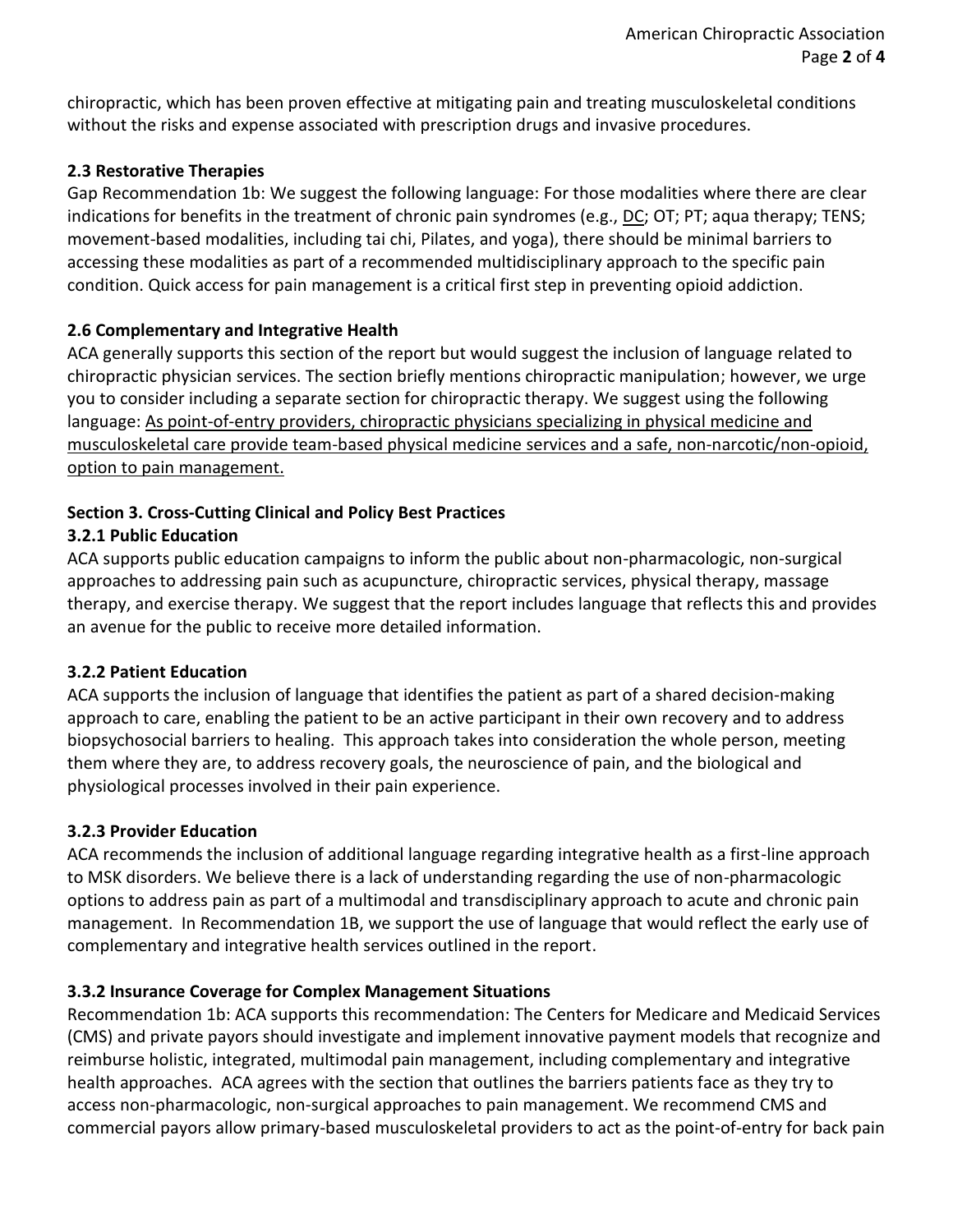management. This would reduce risks of opioid dependencies, provide quick access for pain management, minimize fragmentation, avoid unnecessary surgery, and lower total episode costs. Thousands of Americans suffering from MSK disorders have been caught up in the nation's opioid epidemic because they were not offered non-pharmacologic treatment options as first-line therapy. ACA supports changes to Medicare and Medicaid that can help achieve these goals.

Reducing barriers for Medicare beneficiaries to early conservative care intervention should be a central goal for legislators and other policy makers. Antiquated statutes such as current law that restricts Medicare coverage to spine-only disorders and manipulation services, need to be updated to allow coverage of all musculoskeletal disorders and patient access to the full scope of Medicare-covered services, such as exams and therapies, allowed under a chiropractic physician's state licensure. Research has shown that the likelihood of patients filling an opioid prescription when treated with conservative care is reduced. (Whedon et al (2018) JACM) and the conservative care first approach has been shown to reduce total cost of care for musculoskeletal disorders. (Liliedahl et al (2010) JMPT).

For the same reasons, ACA supports expanding the Medicaid benefit to include evidence-based integrative health services at the state level. Eliminating this barrier would help Medicaid beneficiaries access conservative, evidence-based, non-pharmacologic options and lower the total cost of care for the management of musculoskeletal disorders.

#### **Conclusion**

During a presentation last year by Optum Health/UnitedHealthcare, a spokesperson for the company talked about ideas they are exploring to help reduce healthcare costs and opioid usage. United used non-surgical back pain as a basis for one of its studies: here they found that 30 percent of beneficiaries with this condition currently seek initial care from their primary care provider, 40 percent seek initial care from a medical specialist and 30 percent seek care initially from a chiropractor, physical therapist (PT) or acupuncturist (LAc). When data was compared, the results revealed a dramatic *decrease* in costs, as well as opioid usage, when patients sought **initial** care from the conservative cohort (DC, PT, LAc). The findings compelled United to investigate incentives for patients with non-surgical back pain to choose a chiropractor, PT or acupuncturist **first.** United projects that if it could increase the percentage of patients with non-surgical back pain who choose a conservative provider first from 30 percent to 50 percent, it could save \$230 million and *decrease* opioid usage by 25 percent. (The Role of Nonpharmacological Approaches to Pain Management: A Workshop, National Academies of Sciences, Engineering and Medicine (2018)).

Recent reports from the U.S. Food and Drug Administration, the Joint Commission, the Centers for Disease Control and Prevention, and the President's Commission on the Opioid Crisis have all come to similar conclusions. In addition, the National Association of Attorneys General (NAAG) has stated, "When patients seek treatment for any of the myriad of conditions that cause non-cancer related chronic pain, doctors should be encouraged to explore effective non-opioid alternatives including physical therapy, acupuncture, massage and chiropractic care." (NAAG letter (2017) to America's Health Insurance Plans).

Further, studies in Rhode Island and New Hampshire found that when patients who presented with chronic pain were referred for non-pharmacologic care, such as chiropractic and acupuncture treatments, they had positive outcomes. Findings show that emergency room visits were reduced by 13-42 percent, total prescriptions were reduced by 21-60 percent, opioid prescriptions were reduced by 33-77 percent, and